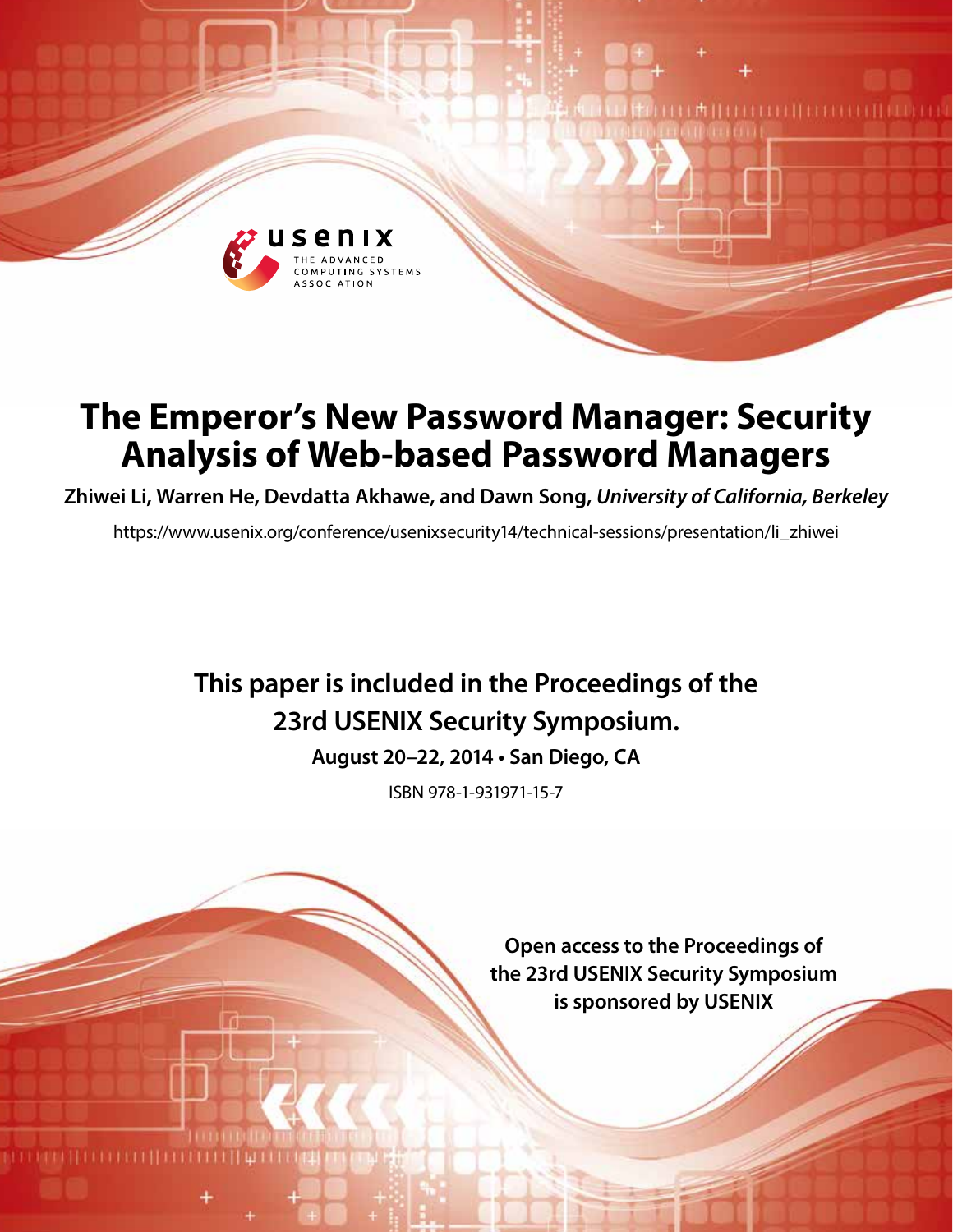## The Emperor's New Password Manager: Security Analysis of Web-based Password Managers

*Zhiwei Li, Warren He, Devdatta Akhawe, Dawn Song University of California, Berkeley*

1

#### Abstract

We conduct a security analysis of five popular web-based password managers. Unlike "local" password managers, web-based password managers run in the browser. We identify four key security concerns for web-based password managers and, for each, identify representative vulnerabilities through our case studies. Our attacks are severe: in four out of the five password managers we studied, an attacker can learn a user's credentials for arbitrary websites. We find vulnerabilities in diverse features like one-time passwords, bookmarklets, and shared passwords. The root-causes of the vulnerabilities are also diverse: ranging from logic and authorization mistakes to misunderstandings about the web security model, in addition to the typical vulnerabilities like CSRF and XSS. Our study suggests that it remains to be a challenge for the password managers to be secure. To guide future development of password managers, we provide guidance for password managers. Given the diversity of vulnerabilities we identified, we advocate a defense-in-depth approach to ensure security of password managers.

### 1 Introduction

It is a truth universally acknowledged, that passwordbased authentication on the web is insecure. One primary, if not *the* primary, concern with password authentication is the cognitive burden of choosing secure, random passwords across all the sites that rely on password authentication. A large body of evidence suggests users have—possibly, rationally [20]—given up, choosing simple passwords and reusing them across sites.

Password managers aim to provide a way out of this dire scenario. A secure password manager could automatically generate and fill-in passwords on websites, freeing users from the cognitive burden of remembering them. Additionally, since password managers automatically fill in passwords based on the current location of the page, they also provide some protection against phishing attacks. Add cloud-based synchronization across devices, and password managers promise tremendous security and usability benefits at minimal deployability costs [10].

Given these advantages, the popular media often extols the security advantages of modern password managers (e.g., CNET [11], PC Magazine [29], and New York Times [32]). Even technical publications, from books [12, 34] to papers [19], recommend password managers. A recent US-CERT publication [21] notes:

[A Password Manager] is one of the best ways to keep track of each unique password or passphrase that you have created for your various online accounts without writing them down on a piece of paper and risking that others will see them.

Unsurprisingly, users are increasingly looking towards password managers for relieving password fatigue. Last-Pass, a web-based password manager that syncs across devices, claimed to have over a million users in January 2011 [25]. PasswordBox, launched in May 2013, claims to have over a million users in less than three months [42].

Our work aims to evaluate the security of popular password managers in *practice*. While idealized password managers provide a lot of advantages, implementation flaws can negate all the advantages of an idealized password manager, similar to previous results with other password replacement schemes such as SSOs [40, 38]. We aim to understand the current state of password managers and identify best practices and anti-patterns to guide the design of current and future password managers.

Widespread adoption of insecure password managers could make things worse: adding a new, untested single point of failure to the web authentication ecosystem. After all, a vulnerability in a password manager could allow an attacker to steal *all* passwords for a user in a single swoop. Given the increasing popularity of pass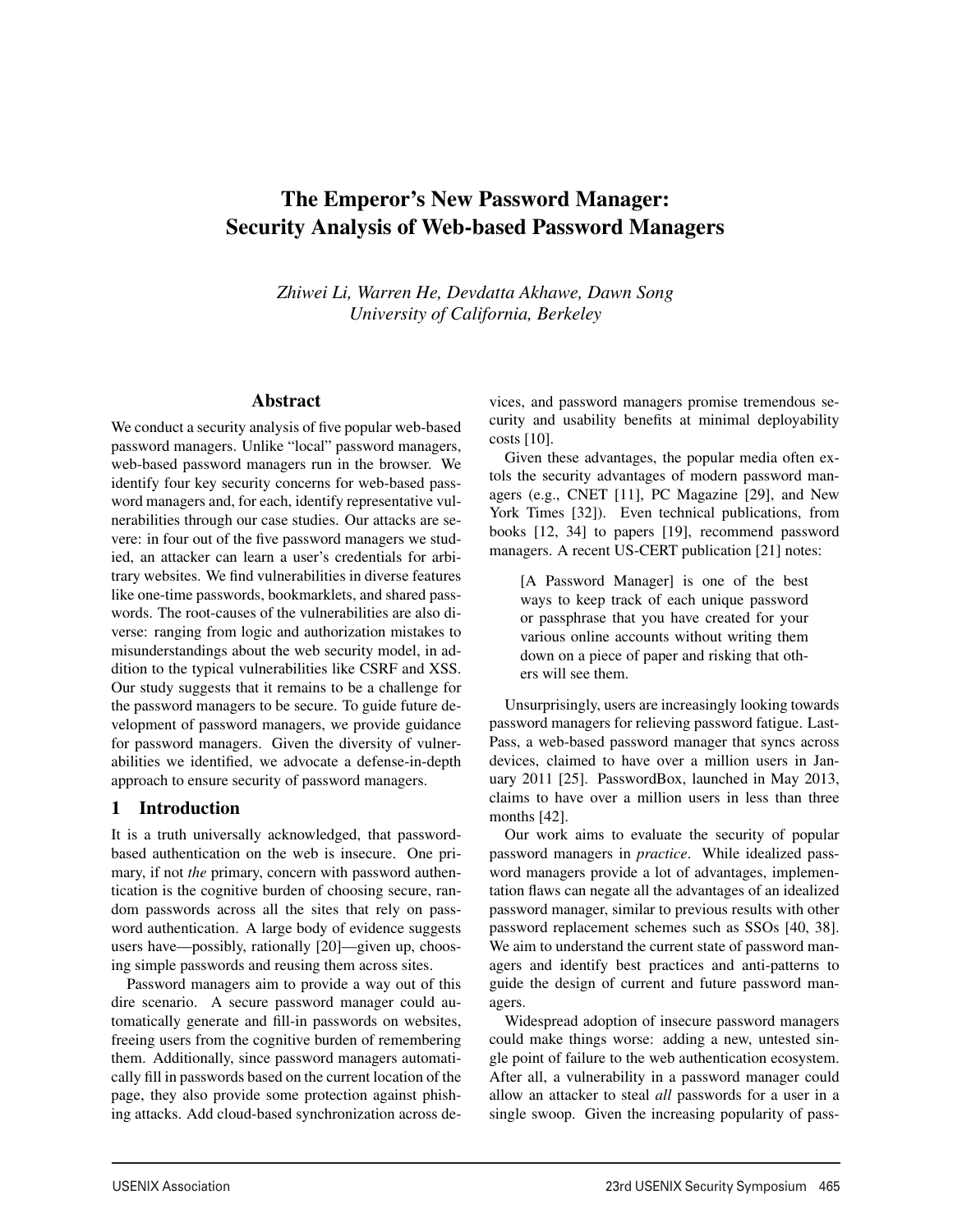word managers, the possibility of vulnerable password managers is disconcerting and motivates our work.

We conduct a comprehensive security analysis of five popular, modern web-based password managers. We identified four key concerns for modern web-based password managers: bookmarklet vulnerabilities, "classic" web vulnerabilities, logic vulnerabilities, and UI vulnerabilities. Using this framework for our analysis, we studied each password application and found multiple vulnerabilities of each of the four types.

Our attacks are severe: in four out of the five password managers we studied, an attacker can learn a user's credentials for arbitrary websites. We find vulnerabilities in diverse features like one-time passwords, bookmarklets, and shared passwords. The root-causes of the vulnerabilities are also diverse: ranging from logic and authorization mistakes to misunderstandings about the web security model, in addition to vulnerabilities like CSRF and XSS.

All the password manager applications we studied are proprietary and rely on code obfuscation/minification techniques. In the absence of standard, cross-platform mechanisms, the password managers we study implement features like auto-fill, client-side encryption, and one-time password in diverse ways. The password managers we study also lack a published security architecture. All these issues combine to make analysis difficult.

Our main contribution is systematically identifying the attack surface, security goals, and vulnerabilities in popular password managers. Modern web-based password managers are complex applications and our systematic approach enables a comprehensive security analysis (in contrast to typical manual approaches).

Millions of users trust these vulnerable password managers to securely store their secrets. Our study strikes a note of caution: while in theory password managers provide a number of advantages, it appears that real-world password managers are often insecure.

Finally, to guide future development of password managers, we provide guidance for password managers. We identify anti-patterns that could hide more vulnerabilities; architectural and protocol changes that would fix the vulnerabilities; as well as identify mitigations (such as Content Security Policy [14]) that could have mitigated some vulnerabilities. Our focus is not on finding fixes for the vulnerabilities we identified; instead, our guidance is broader and aims to reduce and mitigate any future vulnerabilities. Given the diversity of vulnerabilities we identified, we believe a defense-in-depth approach has the best shot at ensuring the security of password managers.

Ethics and Responsible Disclosure. We experimentally verified all our attacks in an ethical manner. We reported all the attacks discussed below to the software

| Alice               | a legitimate user                              |
|---------------------|------------------------------------------------|
| Bob                 | a legitimate collaborator                      |
| hunter <sub>2</sub> | an example password                            |
| dropbox.com         | a benign web application                       |
| facebook.com        | a benign web application                       |
| $\log$ in           | entry point (login page) for a web application |
| Mallory             | an attacker                                    |
| Eve                 | an attacker                                    |
| evil.com            | a website controlled by an attacker            |
| dropbox.com         | The dropbox.com JavaScript code                |
|                     | running in the browser                         |

Figure 1: Naming convention used in the paper. URLs default to https unless otherwise specified.

vendors affected in the last week of August 2013. Four out of the five vendors responded within a week of our report, while one (NeedMyPassword) still has not responded to our report. Aside from linkability vulnerabilities and those found in NeedMyPassword, all other bugs that we describe in the paper have been fixed by vendors within days after disclosure. None of the password managers had a bug bounty program.

**Organization.** We organize the rest of the paper as follows: Section 2 provides background on modern webbased password managers and their features. We also articulate their security goals and explain our threat model in Section 2. Next, we present the four key sources of vulnerabilities we used to guide our analysis (Section 3). Section 4 presents our study of five representative password managers, broken down by the source of vulnerabilities (per Section 3). We provide guidance to password managers in Section 5. We present related work in Section 6 before concluding (Section 7).

### 2 Background

2

To start, we explain the concept of a password manager and discuss some salient features in modern implementations. We also briefly list the password managers we studied, identify the threat model we work with, and the security goals for web-based password managers. Here and throughout this paper, we rely on a familiar naming convention (presented in Figure 1) to identify users, web applications, and attackers.

### 2.1 A Basic Password Manager

At its core, a password manager exists as a database to store a user's passwords and usernames on different sites. The password manager controls access to this database via a *master username/password*. A secure password manager, with a strong master password, ensures that a user can rely on distinct, unguessable passwords for each web application without the associated cognitive burden of memorizing all them. Instead, the user only has to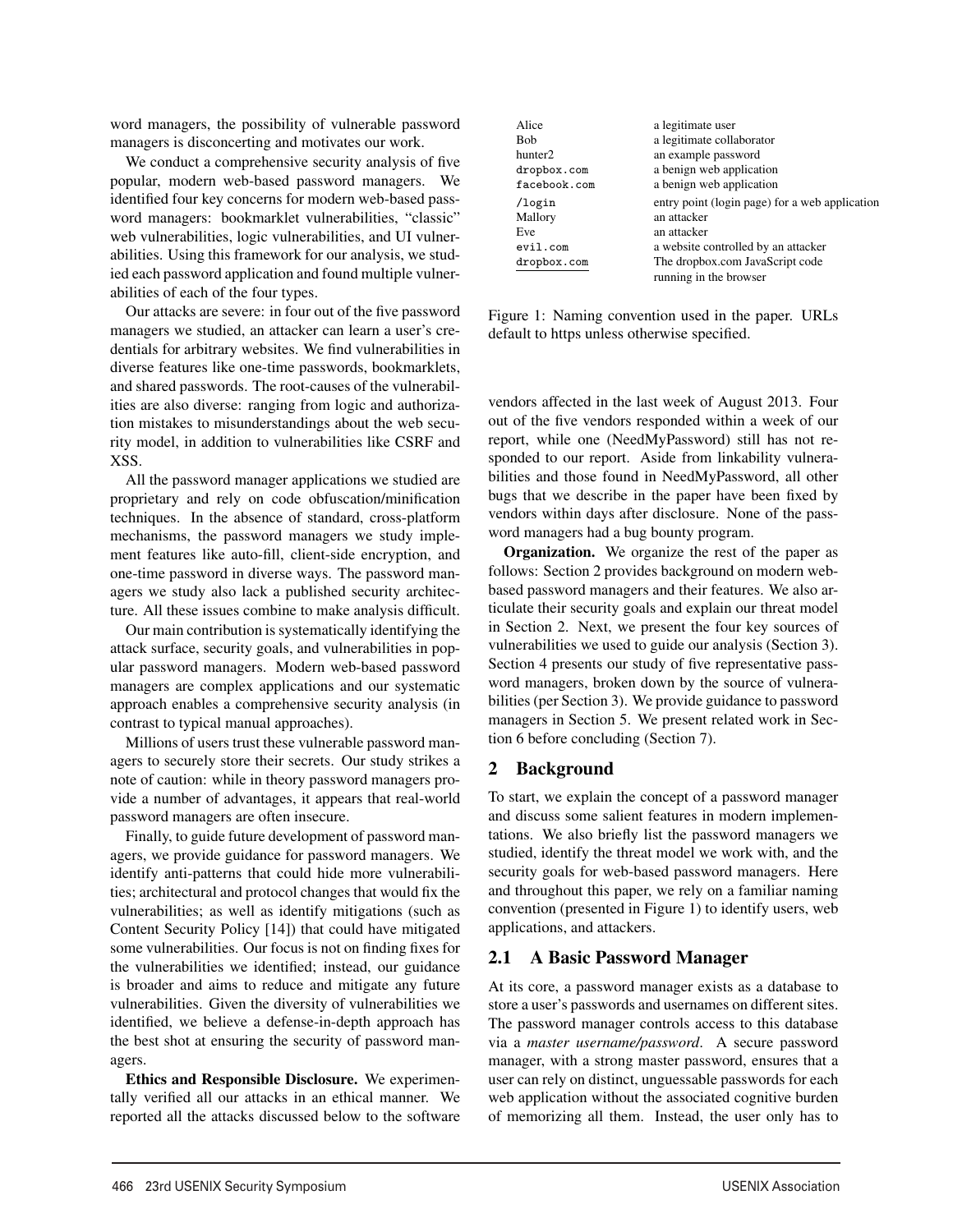remember one strong master password.

A password manager maintains a database of a user's *credentials* on different *web applications*. A web application is a site that authenticates its users by asking for a username/password combination. The web application's "entry point" is the page where the application's user can enter her username and password. We call the combination of an entry point, username, and password a *credential*. A user can store multiple credentials for the same web application, in which case a name distinguishes each (typically the username).

Figure 2 (a) illustrates the general protocol of how a user (Alice) uses a password manager (e.g., LastPass) to log in to a web application (e.g., Dropbox). Alice first logs in to the password manager using her master username/password (her LastPass username and password), as shown in Step  $(1)$ . Then, in Step  $(2)$ , Alice retrieves her credential for dropbox.com. Finally, Alice uses this credential to log into dropbox.com in Step  $(3)$  and  $(4)$ .

Since manually retrieving and sending credentials is cumbersome, password managers may also automate the process of selecting the appropriate credential and logging in to the opened web application. This may include navigating a web browser to the entry point, filling in some text boxes with the username/password, and submitting the login form. Since these tasks involve executing code inside the web application, password managers often rely on a privileged browser extension or a bookmarklet for the same.

### 2.2 Features in Modern Password Managers

Modern password managers provide a number of convenience and security features that are relevant to a security analysis. We briefly elucidate three below.



(a). authentication to a web application (b). sharing with a collaborator

Figure 2: Different parties in a password manager scheme

Collaboration. Modern password managers include the ability to share passwords with a collaborator. Figure 2 (b) illustrates the general protocol of how a user Alice shares a credential of hers with a collaborator Bob. In Step  $(1)$ , Alice requests that the password manager share a specified credential with Bob. In Step  $(2)$ , the password manager forwards the credential to Bob when Bob requests it. Both Alice and Bob need accounts with the

3

password manager. My1login even allows the password owner to set read/write permissions on the shared credentials, but the efficacy of these fine-grained controls is not clear, since denying write access does not prevent a collaborator from going to the web application and changing the account's password.

Credential Encryption. Due to the particularly sensitive nature of the data handled by password managers, password managers aim to minimize the amount of code and personnel with access to the credentials in the clear. One common technique is encrypting the credential database on the user's computer, thus preventing a passive attacker at the server-side from accessing the credentials in plaintext. In web-based password managers, this corresponds to using JavaScript to encrypt passwords on the client side (including pages on the password manager's website, browser extensions, and bookmarklets). The password manager encrypts/decrypts the credential database using a key derivation function starting from a user provided secret. If the password manager supports credential encryption, we call the encryption key the user's *master key*. For example, LastPass uses JavaScript to decrypt/encrypt the user's credential database using a key derived from the user's master username and password.

Login Bookmarklets. As discussed above, password managers typically rely on browser extensions to implement auto-fill and auto-login functionality. Unfortunately, users can only install these in a browser that supports extensions. With the popularity of mobile devices whose browsers lack support for extension APIs (e.g., Mobile Safari or Internet Explorer), password managers have adopted a more portable solution by providing a *bookmarklet*. A bookmarklet is a snippet of JavaScript code that installs as a bookmark, which, instead of navigating to a URL when activated, runs the JavaScript snippet in the (possibly malicious) context of the current page (e.g., evil.com). This allows the password manager to interact with a login form using widely supported bookmarking mechanisms.

### 2.3 Representative Password Manager Applications

To evaluate the security of modern password managers, we studied a representative sample of five modern password managers supporting a diverse mix of features. Table 1 provides an overview of their features. The columns "Extension" and "Bookmarklet" indicate support for login automation through the particular mechanism; "Website" indicates the presence of a web-based account management interface; and "Credential Encryption" and "Collaboration" refer to the features described in Section 2.2. For password managers supporting credential encryption, Table 1 also lists their key derivation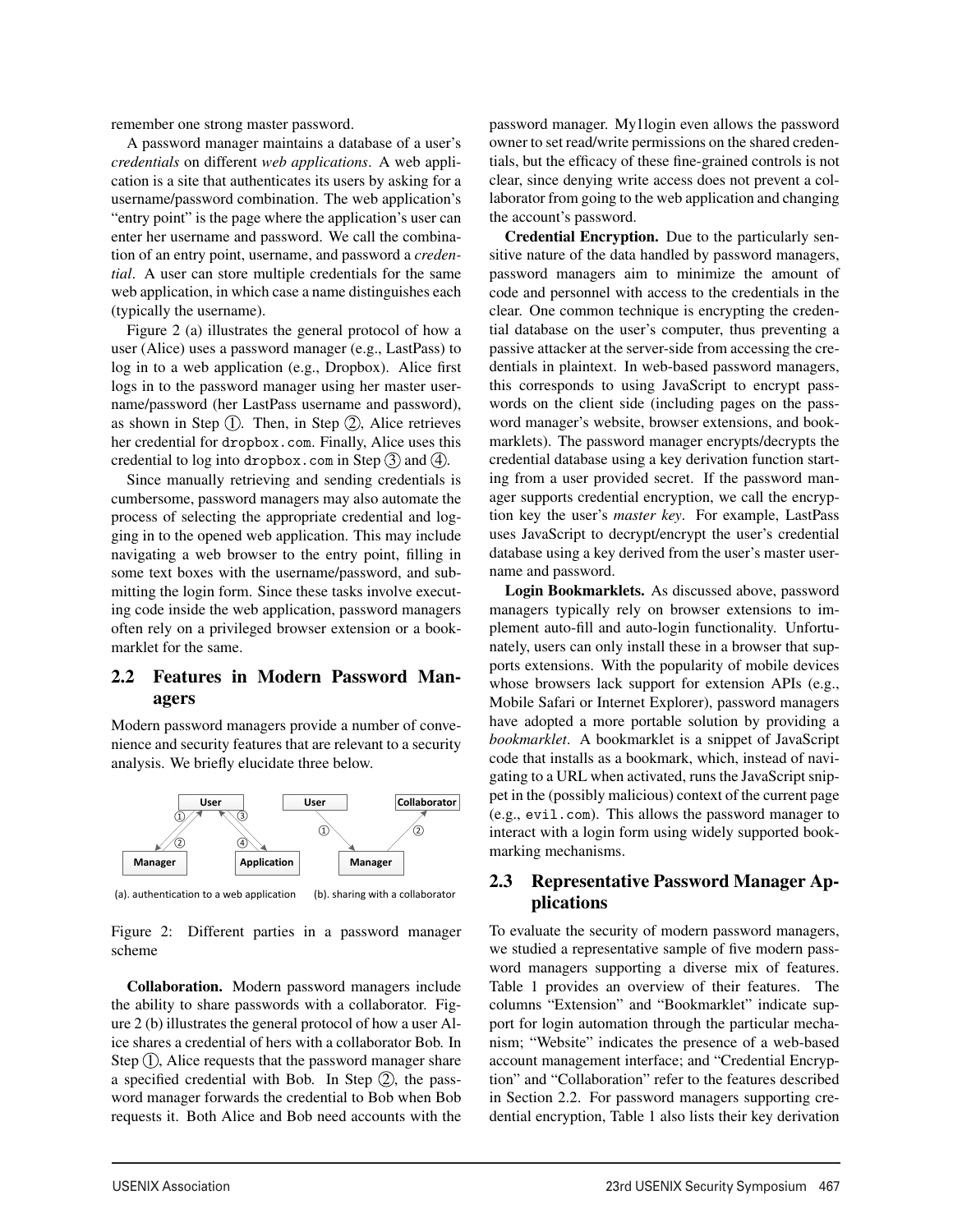|                |             |           |         | Credential Encryption               |                         |               |
|----------------|-------------|-----------|---------|-------------------------------------|-------------------------|---------------|
|                | Bookmarklet | Extension | Website | Master Key Derivation               | <b>Encrypted Fields</b> | Collaboration |
| LastPass       |             |           |         | KDF(mp, mu, 5000, 32)               | usernames and passwords |               |
| RoboForm       |             |           |         | $\times$                            |                         | $\times$      |
| My1login       |             | $\times$  |         | MD5 $(ph_{even})$ +MD5 $(ph_{odd})$ | usernames and passwords |               |
| PasswordBox    | $\times$    |           | X       | KDF(mp, mu, 10000, 32)              | passwords only          |               |
| NeedMyPassword | $\times$    | $\times$  |         |                                     |                         | $\times$      |

*mu*: master username *mp*: master password  $ph:$  passphrase  $ph_{even(odd)}:$  characters at even (odd) positions of  $ph$  $KDF(p, s, c, 1)$  is a key derivation function [23], which derives key of length *l* octets for the password *p*, the salt *s*, and the iteration count *c*.

Table 1: List of Password Managers Studied.

function and the fields encrypted.

#### 2.3.1 LastPass

LastPass [24] is a popular, award-winning password manager available on phones, tablets, and desktops for all the major operating systems and browsers. It is the top-rated and Editors' Choice password manager for both PC Magazine [29] and CNET [11]. As of August 2013, LastPass had over one million users.

LastPass is one of the most full-featured password manager applications available. It supports nearly all major browsers and mobile/desktop platforms and includes features such as bookmarklets, one-time passwords, and two-factor authentication. LastPass users can access their credentials using the LastPass extension, through a bookmarklet, or directly through the LastPass website. LastPass stores the credential database encrypted on the LastPass servers and also allows users to share passwords with each other.

#### 2.3.2 RoboForm

RoboForm (Everywhere) [33] is another top-rated password manager  $[29]$ .<sup>1</sup> In RoboForm, each credential (i.e., username, password, and entry point tuple) has its own file named (by default) after the web application's domain. For example, RoboForm uses "dropbox" as the default filename when saving credentials for dropbox.com. The user can also choose arbitrary names for the files. Unless the user creates a master password to protect the files, these credential files are sent to Robo-Form servers in the clear. The user can access her credential files directly through the RoboForm website or via the RoboForm extension or bookmarklet.

#### 2.3.3 My1login

**1888**<br> **1888**<br> **1888 22 Moor Key Derivante Compact Risks**<br> **1888 22 Moor Key Derivant Association**<br> **1888 22 Moor Key Derivant Association**<br> **1888 22 Moor Key Derivant Association**<br> **1888 22 Moor Key Derivant Association** My1login is a web-based password manager, launched in April 2012; it started a special business-targeted product launched in May 2013. Our study was based on a then-beta version of their consumer-facing service. For maximum compatibility, My1login relies exclusively on bookmarklets and does not provide any browser extensions. Users can access credentials via a web application. My1login also supports sharing of credentials between two My1login accounts. My1login stores all credentials encrypted at the server-side with a special passphrase that the user sets up. In contrast to other password managers, which use the standard PBKDF algorithm, My1login concatenates the MD5 hash of odd and even characters of the passphrase to generate a 256 bit key. We do not comment on this further because we found a simpler, more severe flaw in My1login [27].

#### 2.3.4 PasswordBox

PasswordBox [31], a web-based password manager that launched in 2013, is highly rated by both PC Magazine [29] and CNET [11]. Within three months of its inception in May 2013, PasswordBox had attracted over one million users [42]. PasswordBox, unlike other password managers discussed earlier, does not support bookmarklets; instead, it requires users to install a browser extension. PasswordBox also allows sharing credentials between users and encrypts all passwords using a 256-bit key derived using 10000 iterations of PBKDF2 and the PasswordBox username as the salt.

#### 2.3.5 NeedMyPassword

4

Finally, we also studied a basic password manager named NeedMyPassword [30]. NeedMyPassword lacks common features such as auto-login, credential sharing, and password generation. Instead, it provides only credential storage, accessible through the NeedMyPassword website. User credentials are not encrypted before send-

<sup>1</sup>RoboForm (Desktop) is a version of RoboForm that only stores credentials on a single computer and does not sync across devices using a web server. We focus only on the web-based RoboForm (Everywhere) software.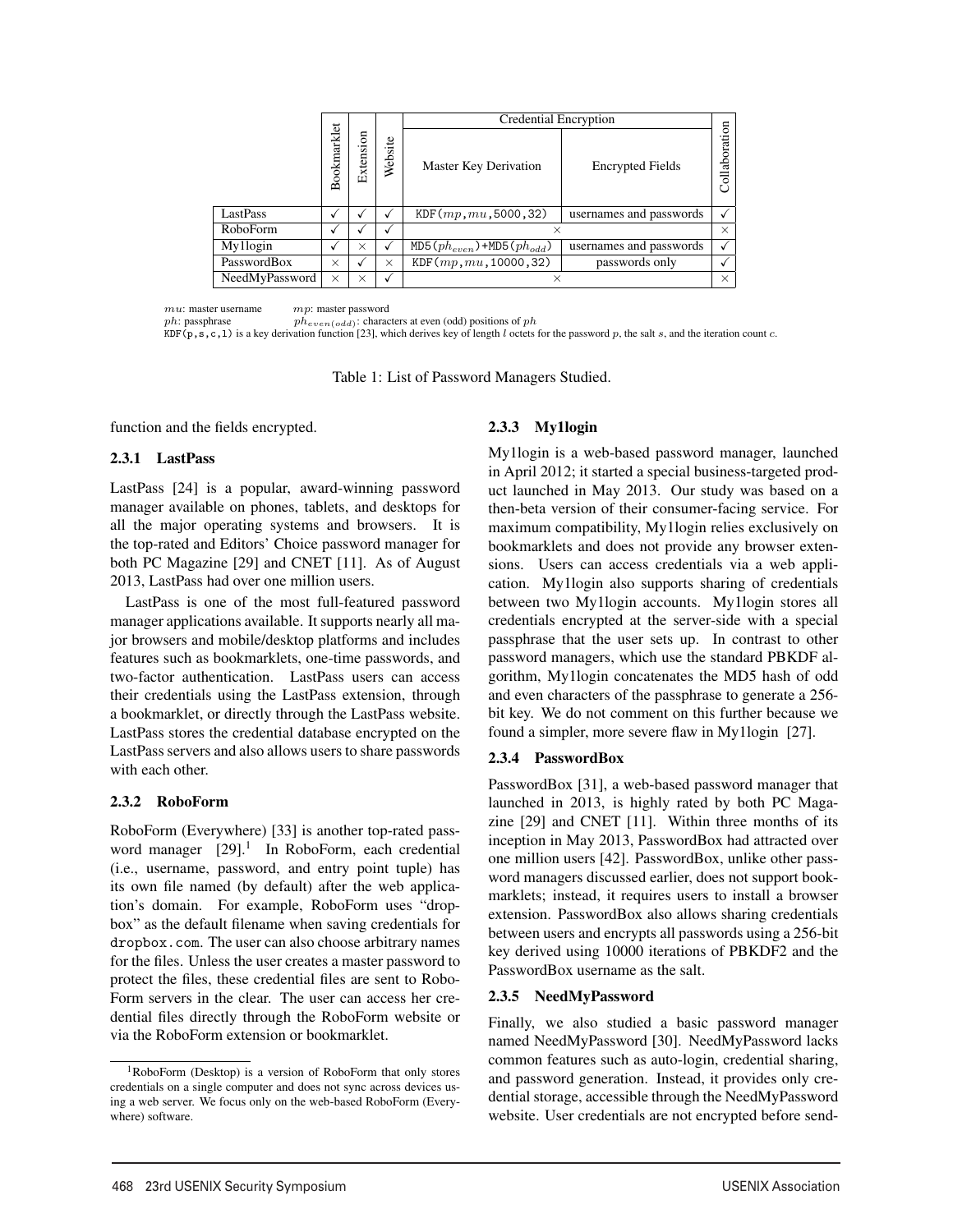ing to NeedMyPassword servers.

## 2.4 Threat Model

Our main threat model is the *web attacker* [2]. Briefly, a web attacker controls one or more web servers and DNS domains and can get a victim to visit domains controlled by the attacker. We believe this is the key threat model for web-based password managers that often run in the browser. For our study, we extend this model a bit: the user may create an account on the attacker's web application and use the password manager for managing the credentials for the same. Our threat model allows the victim to rely on the password manager's extension, the bookmarklet, and website as she sees fit. The attacker can also create accounts in the password manager service and make requests to the password manager directly.

The password manager's code often runs in a web application's origin (via an extension or a bookmarklet). We assume that the password manager's code is not malicious and does not steal sensitive data from web applications. We also assume that the password manager does not share Alice's credentials with user Bob, unless asked to do so by Alice. Additionally, we assume that the user uses a unique password for the password manager and does not share it with other applications such as evil.com.

## 2.5 Security Goal

At a high level, a password manager only has one key security invariant: ensure that a stored password is accessed only by the authorized user(s) and the website the password is for. We discuss how password managers (attempt to) achieve this invariant by following four security goals. A related taxonomy appears in Bonneau et al.'s analysis of general web authentication schemes [10], but ours is a bit different since we focus exclusively on webbased password managers. Nonetheless, all our goals map to goals mentioned in Bonneau et al.'s work. As we present in Section 4, we found attacks that violate *all* of the security goals identified below and range from complete (password manager) account takeover to privacy violations.

Master Account Security. The first goal of password manager application is the integrity of the master account. It should be impossible for an attacker to authenticate as the user to the password manager. It is crucial that the password manager maintain the security of the master account and safeguard credentials such as master password and cookies. In case of password managers that encrypt credentials, the master key/password used to encrypt the credential database should always remain at the client-side.

Credential Database Security. The main responsibility of a password manager is securely storing the list of a user's credentials. A password manager needs to ensure the security—including confidentiality, integrity, and availability—of the credential database. The attacker, Eve, should not be able to learn Alice's credentials, which would allow Eve to log in as Alice; or modify credentials, which would allow Eve to carry out a form of login CSRF attacks; or delete credentials, which would allow Eve to carry out a denial-of-service attack on Alice.

Collaborator Integrity. The collaboration, or sharing, feature in modern password managers complicates credential databases. Now, each credential has an accesscontrol list identifying the list of users allowed to read- /write the credential. A password manager must ensure the security of this feature: e.g., flaws in this feature could allow an attacker to learn a user's credential. While we realize that these goals are a subset of the broader goal of credential database security (above), we separated them out to highlight the security concerns of the sharing credentials feature.

Unlinkability. The use of a password manager should not allow colluding web applications to track a single user across websites, possibly due to leaked identifiers. We use the Bonneau et al.'s definition of unlinkability [10]: a password manager violates unlinkability if it allows tracking a user across web applications even in the absence of other techniques like web fingerprinting [16]. For example, a privacy-minded user could rely on different browsers or computers to foil web browser fingerprinting; a password manager should not add a reliable fingerprinting mechanism that makes that effort moot. Such a fingerprinting mechanism would violate the user's privacy expectations. Equivalently, relying on a password manager should not allow a web application to link two accounts owned by the user with the (same) web application.

## 3 Attack Surface

5

The key difference between web-based password managers and "local" password managers is their need to work in web browsers. Web-based password managers store credentials in the cloud and a user logs on to the manager to retrieve his/her credentials. Access to the stored credentials is via extensions, a website, or even bookmarklets—all of which run in the browser.

To guide our investigation, we identified four key concerns for modern web-based password managers: bookmarklet vulnerabilities, classic web vulnerabilities, authorization vulnerabilities, and UI vulnerabilities. We discuss each in turn below. In the next section, we will present representative vulnerabilities of each type.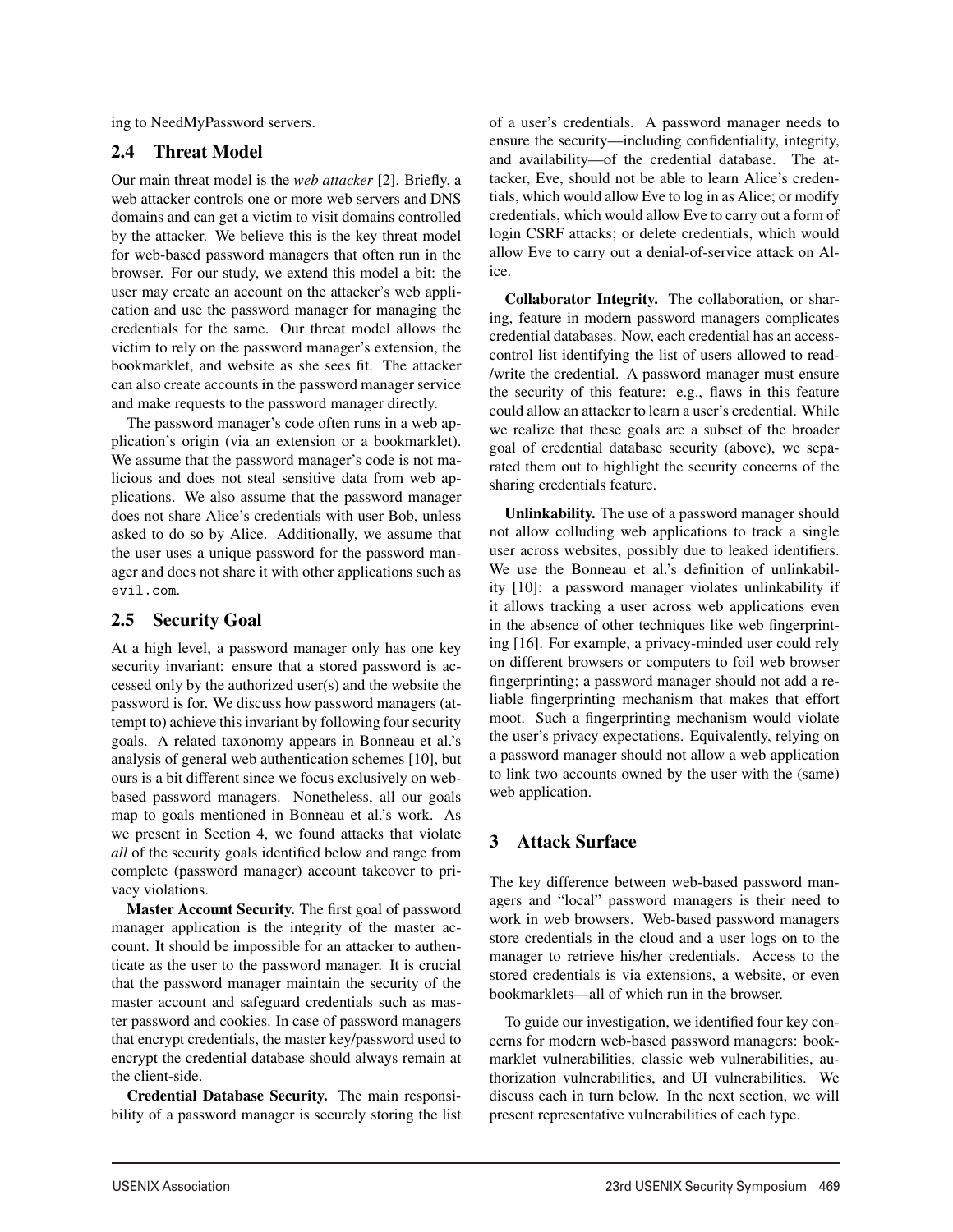## 3.1 Bookmarklet Vulnerabilities

JavaScript is a dynamic, extensible language with deep support for meta-programming. The bookmarklet code, running in the context of the attacker's JavaScript context cannot trust *any* of the APIs available to typical web applications—an attacker could have replaced them with malicious code. Relying too much on these APIs has created a class of vulnerabilities unique to web-based password managers.

To fill in a password on (say) dropbox.com, a password manager needs to successfully authenticate a user, download the (possibly encrypted) credential, decrypt it (if necessary), authenticate the web application, and, finally, perform the login. Doing all this in an untrusted website's scripting environment (as a bookmarklet does) is tricky. In fact, three of the five password managers we studied (Table 1) provide full-fledged bookmarklet support, and *all* of them were vulnerable to attacks ranging from credential theft to linkability attacks (Section 4).

Browser extensions, which modified the webpage, faced a similar problem in the past. Currently, both Firefox and Chrome instead provide native or isolated APIs for browser extensions. Unfortunately, popular mobile browsers, including Safari on iOS, Chrome on Android/i-Phone, and the stock Android Browser, do not support extensions. As a result, web-based password managers often rely on bookmarklets instead.

### 3.2 Web Vulnerabilities

A password manager runs in a web browser, where it must coexist with the web applications whose passwords it manages as well as other untrusted sites. Unfortunately, relying on the web platform for a securitysensitive application such as password managers is fraught with challenges.

Web-based password manager developers need to understand the security model of the web. For example, browsers share authentication tokens such as cookies across applications (including across applications and extensions), leading to attacks such as cross-site request forgery (CSRF). Applications running in the browser runtime also need to sanitize all untrusted input before inserting it into the document; insufficient sanitization could lead to cross-site scripting attacks, which in the web security model implies a complete compromise.

## 3.3 Authorization Vulnerabilities

Sharing credentials increases the complexity of securing password managers. While previously, each credential was only accessible by its owner, now each credential needs an access control list. Any user could potentially access a credential belonging to Alice, if Alice has authorized it. A password manager needs to ensure that all actions related to sharing/updating credentials are fully authorized. Confusing authentication for authorization is a classic security vulnerability, one that we find even password managers make (Section 4). We separate out authorization vulnerabilities from web vulnerabilities since they are often due to a missing check at the server-side. For example, all our authorization vulnerabilities involve requests made by an attacker from his own browser, not via Alice's browser (when Alice visits evil.com).

## 3.4 User Interface Vulnerabilities

A major benefit of password managers is their ability to mitigate phishing attacks. Users do not actually memorize the password for a web application; instead, they rely on the password manager to detect which application is open and fill in the right password. The logic that performs this is impervious to phishing attacks: it will only look at the URL to determine which credential to use.

These advantages are moot if the password manager itself is vulnerable to phishing attacks. Even worse, in the case of password managers, a single phishing attack can expose *all* of a user's credentials. Thus, we believe it behooves password managers to take extra precautions against phishing attacks. While it is possible that password managers are susceptible to classic phishing attacks, we focus on anti-patterns that make password managers more vulnerable than the typical website.

For example, consider what happens when a user clicks on a password manager's bookmarklet while not logged in to the password manager. A simple option is asking the user to login in an iframe. Unfortunately, this is trivial for the attacker to intercept and replace the iframe with a fake dialog. Since users cannot see the URL of an iframe, there is no way for a user to identify whether a particular iframe actually belongs to the password manager and is not spoofed. We argue that this is an anti-pattern that password managers should avoid.

## 4 Security Analysis of Web-based Password Managers

Next, we report the results of our security analysis of five popular password managers. We organize our results per the discussion in Section 3. Table 2 summarizes the vulnerabilities we found. Our discussion below highlights the presence of different types of security vulnerabilities in web-based password managers. We do not present complete architectural details of each password manager; instead, we only provide enough technical details to understand each vulnerability.

## 4.1 Bookmarklet Vulnerabilities

6

As discussed earlier, a bookmarklet allows a user of a password manager to log in to web applications without needing to install any extension, a particularly useful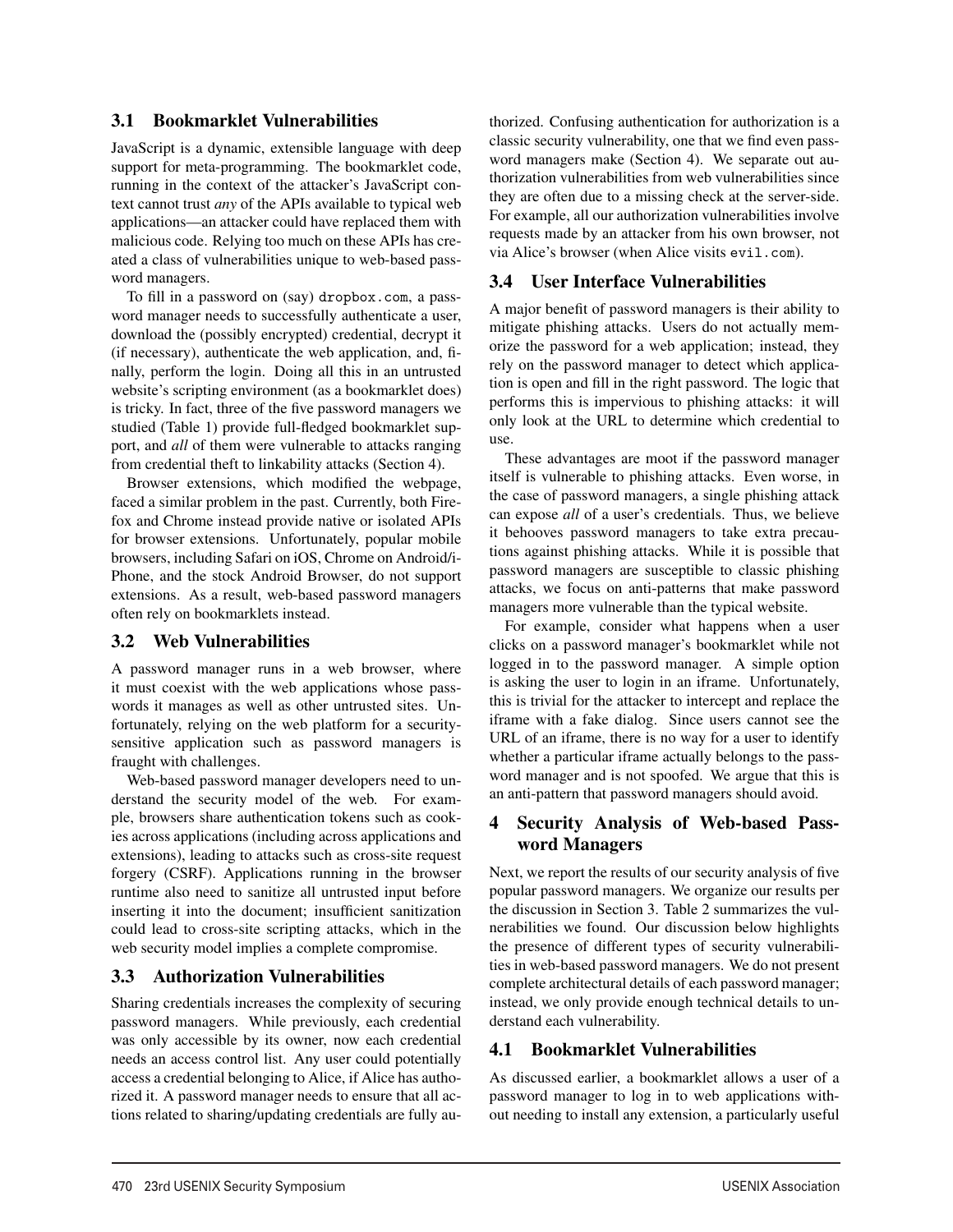|                | <b>Bookmarklet</b>     | Web                    | <b>Authorization</b>   | <b>User Interface</b>  |
|----------------|------------------------|------------------------|------------------------|------------------------|
|                | <b>Vulnerabilities</b> | <b>Vulnerabilities</b> | <b>Vulnerabilities</b> | <b>Vulnerabilities</b> |
| LastPass       | $\sqrt{(84.1.1)}$      | $\sqrt{(64.2.1)}$      |                        | $\sqrt{(27)}$          |
| RoboForm       | $\sqrt{(27)}$          | $\sqrt{(27)}$          | NA                     | $\sqrt{(84.4)}$        |
| My1login       | $\sqrt{(27)}$          |                        | $\sqrt{(84.3.1)}$      |                        |
| PasswordBox    | NA                     |                        | $\sqrt{(}$ 4.3.2)      | NΑ                     |
| NeedMyPassword | NA                     | $\sqrt{(27)}$          | NA                     | NA                     |

Table 2: Summary of Vulnerabilities Discovered. NA identifies vulnerabilities not applicable to the particular password manager because it does not provide the relevant functionality.

7

feature with mobile browsers that lack extension support. Three of the password managers we studied—LastPass, RoboForm, and My1login—provide access to credentials and auto-fill functionality using bookmarklets. In fact, My1login *only* provides bookmarklet for auto-fill support, advertising it as a feature ("No install needed").

We found critical vulnerabilities in all three bookmarklets we studied. If a user clicks on the bookmarklet on an attacker's site, the attacker, in all three cases, learns credentials for arbitrary websites. We only discuss one representative vulnerability here and provide details of the other two vulnerabilities in our extended technical report [27].

While in 2009 Adida et al. identified attacks on password manager bookmarklets [1], our study indicates that these issues still plague password managers. This is particularly a cause of concern given the popularity of mobile devices that lack full-fledged support for extensions.

#### 4.1.1 Case Study: LastPass Bookmarklet

LastPass stores the credential database on the lastpass.com servers encrypted with a master\_key, which is a 256-bit symmetric key derived from the user's master username and master password. The LastPass client-side code never sends the master password or master key to the LastPass servers.

Recall that a bookmarklet runs in the context of the (possibly malicious) web application. At the same time, due to LastPass's credential encryption, the bookmarklet needs to include the secret master\_key (or a way to get to it), to decrypt the credential database. Including this secret in the bookmarklet, while still keeping it secret from the web application, is tricky. LastPass also provides the ability to revoke a previously created bookmarklet, further complicating this feature.

Installing a Bookmarklet. A user, Alice, wishing to install a bookmarklet needs to create a special link through her LastPass settings page. On Alice's request, the LastPass page code creates a new random value \_LASTPASS\_RAND and encrypts the master\_key with it, all within Alice's browser. The LastPass servers then store this encrypted master key (called key\_rand\_encrypted) and an identifier h along with



Figure 3: LastPass: Automatic login using bookmarklet. u is the domain on which Alice clicked on the bookmarklet.

Alice's credential database. The page then creates a JavaScript snippet containing \_LASTPASS\_RAND and h, which Alice can save as a bookmark. This design allows Alice to revoke this bookmarklet in the future by just deleting the corresponding h and encrypted master key from the LastPass servers.

Using the Bookmarklet. Figure 3 illustrates how Alice uses her LastPass bookmarklet to log in to dropbox.com. At the Dropbox entry point, Alice clicks on her LastPass bookmarklet, which includes the token \_LASTPASS\_RAND and h. The bookmarklet code first checks the current page's domain and adds a script element to the page sourced from lastpass.com. The request for the script element (Step 2 in Figure 3) sends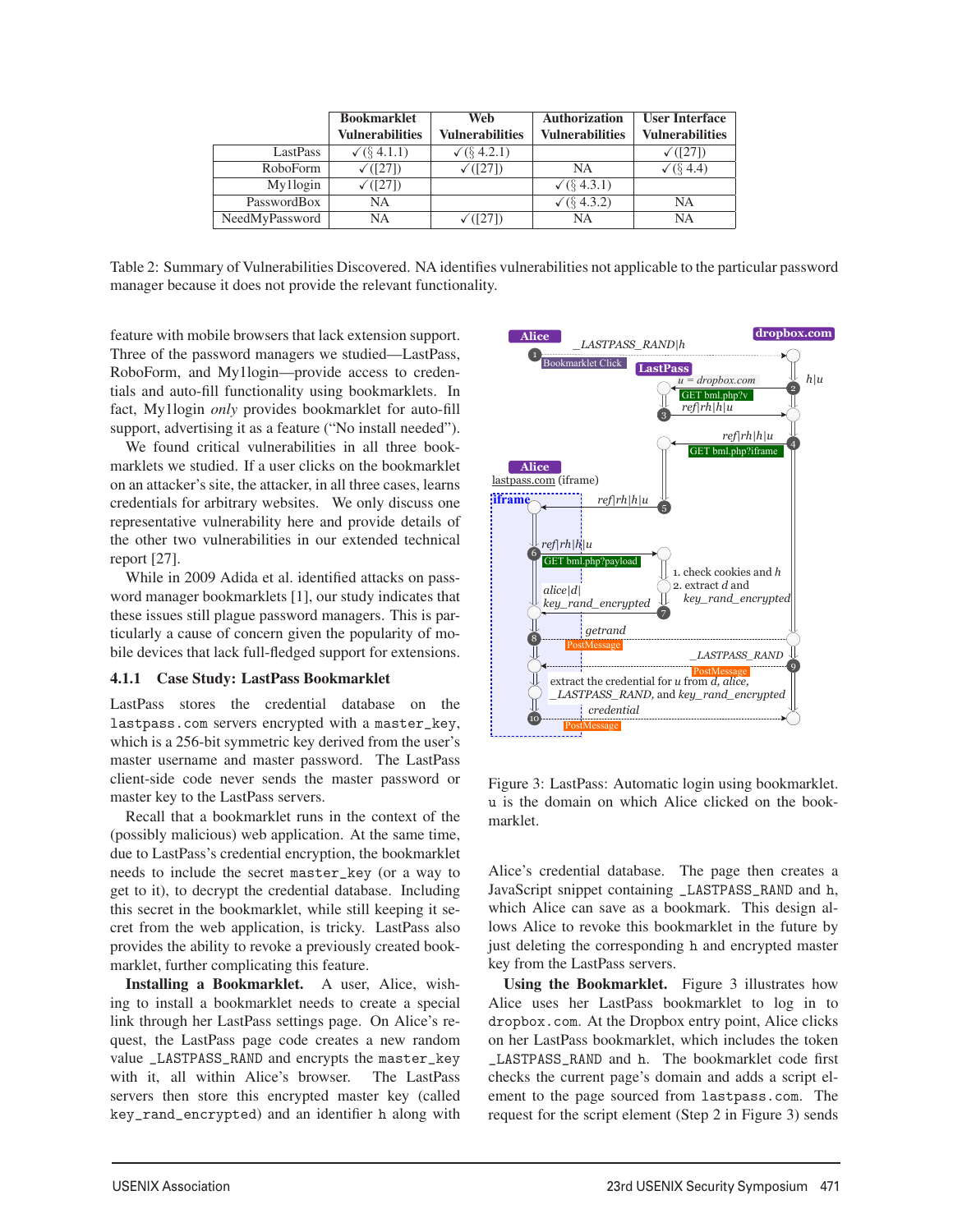

Figure 4: Attack on LastPass bookmarklet based autologin. The rh,h values are random; u and ref identify the Malloy's target website.

h and the web application domain dropbox.com as parameters h and u. LastPass checks h and if the parameter is valid (i.e., Alice has not revoked the bookmarklet), responds with a JavaScript file containing the additional parameters ref and rh.

Next, the newly fetched JavaScript file creates an iframe to lastpass.com using four parameters: ref,rh,h,u. This iframe includes a script located at lastpass.com/bml.php?u=dropbox.com that, when downloaded, includes the encrypted master key key\_rand\_encrypted and the credential for dropbox.com encrypted with the master key. The iframe then receives the bookmarklet's \_LASTPASS\_RAND value via a postMessage call, decrypts the dropbox.com credential and sends them back.

Vulnerability. The resource at bml.php?u=dropbox.com (Step 6 Figure 3) is at a predictable URI and contains sensitive information. It provides the encrypted master key key\_rand\_encrypted and the credential for dropbox.com. The same-origin policy allows an attacker to include a script from any origin and execute it in the attacker's webpage.

LastPass Bookmarklet Attack. Figure 4 illustrates how a malicious web application evil.com can steal Alice's credential for dropbox.com. When Alice visits the attacker's site evil.com and clicks her LastPass bookmarklet, the attacker uses any of a number of hijack techniques [1, 8] (e.g., Function.toSource) and extracts both h and \_LASTPASS\_RAND. Then, the attacker imitates Step 6 from Figure 3 (as Step 2 here) by writing a <script> tag with src set to lastpass.com/ bml.php?u=dropbox.com and adding the parameters  $r$ h (any string of length 64),  $r$  (any number), and h (from the bookmarklet).

The downloaded script, which runs on the attacker's page, includes all the information needed to decrypt credential for dropbox.com (notably, key\_rand\_encrypted). Again, the attacker uses the JavaScript hijack technique to extract out the encrypted credential and decrypts them with the \_LASTPASS\_RAND

8

value stolen earlier. The attacker can repeat the attack to steal *all* of Alice's credentials, violating the confidentiality of the credential database.

LastPass Linkability Attack. Finally, we note that the h and \_LASTPASS\_RAND remain the same across browsers but differ by user. As discussed above, any website where the user clicks the bookmarklet can learn these pseudo-identifiers h and \_LASTPASS\_RAND [1]. This allows colluding websites to track a user, violating the user's privacy expectations [10]. Additionally, this also allows a single website to identify and link multiple accounts belonging to the same user, which violates the unlinkability goal.

### 4.2 Web Vulnerabilities

Next, we study vulnerabilities in password managers caused due to subtleties of the web platform. We focus on CSRF and XSS vulnerabilities, which are common in web applications. We find CSRF vulnerabilities in Last-Pass, RoboForm, and NeedMyPassword as well as XSS vulnerabilities in NeedMyPassword.

Our attacks are severe: XSS vulnerabilities in Need-MyPassword allow for complete account takeover, while the CSRF vulnerabilities in RoboForm allow an attacker to update, delete, and add arbitrary credentials to a user's credential database. We only discuss the CSRF vulnerability in LastPass here and discuss the remaining CSRF and XSS vulnerabilities in our extended technical report[27].

#### 4.2.1 Case Study: LastPass One Time Password

One-Time password (OTP) is a feature of LastPass that allows a user to generate an authentication code for the master account that is only valid for one use. A user can use a one-time password to prevent a physical observer from gaining access to her LastPass account [10].

Generating an OTP. Before getting into the details, we point out that Alice's LastPass OTP must be able to authenticate Alice to LastPass *and* allow Alice to recover her master key; all without revealing anything extra (including the OTP itself) to LastPass servers (since that would defeat the credential encryption feature).

Figure 5 illustrates how Alice creates an OTP otp. This starts with Alice creating a string otp locally in her browser. Next, Alice computes h = hash(hash(alice|otp)|otp) with her LastPass username alice. LastPass will use h to authenticate Alice, without having to know the exact value of otp. Then, Alice encrypts her master key with hash(alice|otp). Alice sends h and the encrypted master key (rand\_encrypted\_key) to LastPass. Notice that the LastPass servers never see the generated one-time password or Alice's master key in the clear. LastPass saves a record associating the values h and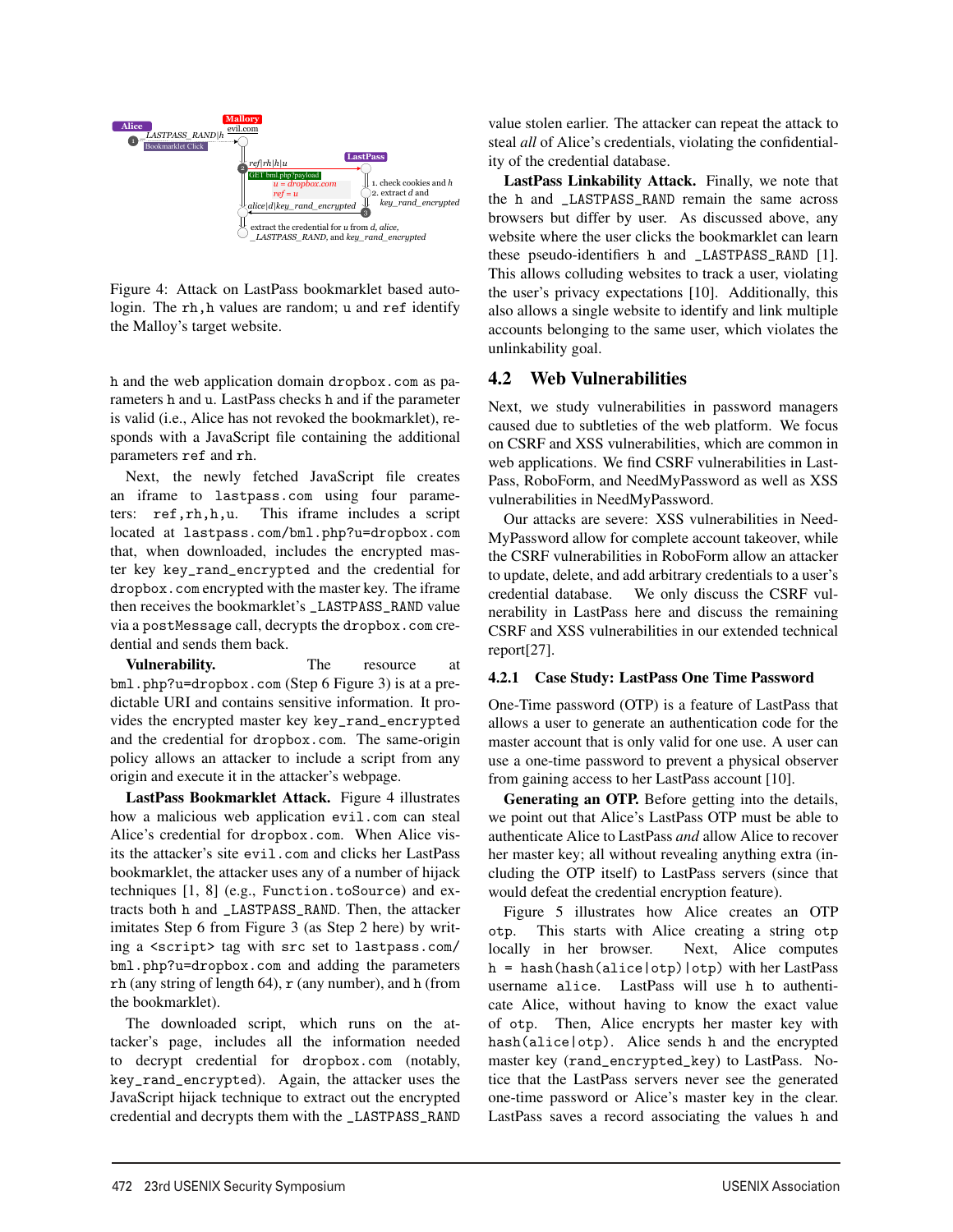

 $\overline{f}$  is  $\overline{f}$  of  $\overline{f}$ Figure 5: LastPass OTP Creation. Note the absence of any CSRF token in the request in Step 1.



Figure 6: Using the LastPass OTP.rand encrypted key is the master key encrypted with hash(alice|otp),

rand\_encrypted\_key with Alice's LastPass username.

Using the OTP. To sign in with her OTP (Figure 6), Alice recomputes h from her knowledge of otp, and sends it to LastPass along with her LastPass username. LastPass checks its records for a matching username and h. It starts an authenticated session for (i.e., sets session cookies identifying) Alice and sends back her rand\_encrypted\_key. Alice then decrypts rand\_encrypted\_key to recover her master key.

Vulnerability. We found that the request used to set up the OTP (Step 1 Figure 5) is vulnerable to a classic CSRF attack. The LastPass server authenticates Alice (in Step 1) only with her cookies. Since LastPass does not know the OTP or the master key, it cannot validate that rand\_encrypted\_key actually corresponds to an encrypted value of the master key. Fixing this vulnerability involves adding a CSRF token to the OTP creation form.

OTP Attack on LastPass. An attacker, Mallory, who knows Alice's LastPass username, can come up with a string otp' and using the same algorithm as above, generate a forged value h' and rand\_fake\_key with a made-up master key. On submitting the CSRF POST request, LastPass will store h' as authenticating Alice.

Mallory can then use otp' to log-in to LastPass using otp'. Of course, decrypting the rand\_fake\_key

9

will not give Mallory Alice's real master key. Nonetheless, using this CSRF attack, Mallory obtains Alice's encrypted password database. We find this leads to three attacks.

First, LastPass stores the list of web application entry points unencrypted, and Mallory can now read this list. This is a breach of privacy: starting with just Alice's LastPass username, Mallory now knows all the web applications Alice has accounts on.

Secondly, the encrypted password database is now available to Mallory for offline guessing. Recall that the LastPass uses a key derived from Alice's *master* password, which Alice has to memorize. Unlike the passwords randomly generated by LastPass, this master password is likely vulnerable to guessing. It is instructive to consider that, after a server breach, LastPass requires all its users to reset their passwords [41].

Finally, we also find that this attack leads to a denial of service attack. Mallory, logged in as Alice, can delete any credential in Alice's database, *despite* being unable to decrypt the database. Since the username is part of the credential, recovering all these credentials would be tedious, or in some cases impossible.

## 4.3 Authorization Vulnerabilities

Looking beyond vulnerabilities stemming from the nature of the web platform, we now discuss some vulnerabilities that come from logic errors in the password manager. We found that two of the three password managers that support credential sharing both mistake authentication for authorization. An attacker can create two fake accounts, Eve and Mallory, in the password manager and share Alice's credentials with Mallory by sending a correctly crafted message from Eve's account. Importantly, the actual errors do not ever involve Alice or her browser and thus the attacks work in the absence of Alice visiting the attacker's website.

#### 4.3.1 Case Study: My1login Sharing Credentials

My1login relies on client-side encryption of the credential database. This complicates sharing: Alice and Bob need to share credentials, through My1login as an untrusted channel. My1login relies on public-keys for both Alice and Bob to share credentials: when Alice shares a credential with Bob, My1login first encrypts it with Bob's public-key before sending it to Bob. This ensures that only Bob can see the shared credentials.

Sharing My1login Credentials. Figure 7 illustrates how Alice shares a credential with Bob in My1login. In the first two steps, Alice obtains Bob's public key *kb*. Then, in Step 3, Alice (i.e., Alice's My1login instance) encrypts the credential with  $k_b$  and sends the encrypted username alice.dropbox@gmail.com and password hunter2 to My1login.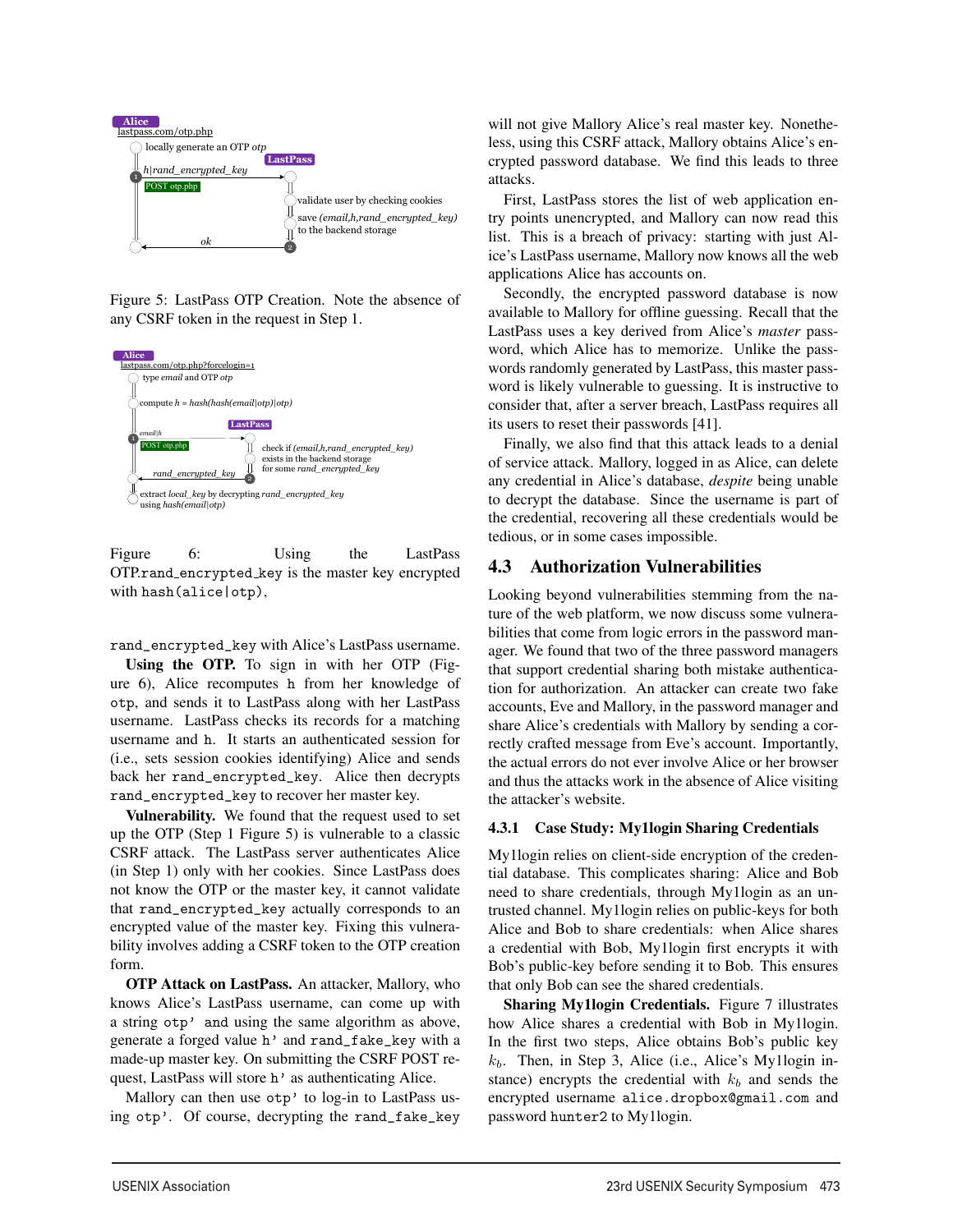

**Bob** Figure 7: Sharing Credentials on My1login

Using the Shared Credential. Bob's My1login instance polls the My1login server for any updates. The My1login server notifies Bob of the newly shared credential, sending him the information that Alice encrypted with his public key. Bob decrypts the shared credentials (username and password) for website url with his private key. Once Alice shares a credential with Bob, he can also update it. In such cases, My1login automatically updates the credential globally by sharing the update with collaborators on the web card (Alice, in this case). This occurs through essentially the same request as Step 3 in Figure 7, but this time Bob encrypts the credential with Alice's public-key.

Vulnerability. Our analysis revealed that My1login only *authenticates* Alice before sharing a web card; it does not check whether Alice owns or has the authority to share the web card identified in the wcid (Step 3, Figure 7).

My1login Share Attack. Since My1login does not check wcid in Figure 7 Step 3, an attacker Mallory can share any web card (given its id) to a collaborator Eve. This vulnerability allows Mallory to steal any credential whose ID she knows (perhaps because Eve shared it in the past but revoked it later).

Worse, further analysis revealed that web card ids are globally unique, auto-incrementing numbers. In Step 3, Figure 7, Mallory can even use numbers referring to cards not yet created.

Suppose that wcid refers to a web card that belongs to (or will belong to) Alice. Mallory generates a dummy username and password like "userabc" and "pwdabcm," encrypts it and shares it with Eve. Eve receives the dummy credentials. While these credentials are useless, notice that this registered Eve as a collaborator on this web card, even if it belongs to Alice.

In the future, whenever Alice or any other collaborator updates the web card, the My1login client automatically re-encrypts the real credential and sends it to each col-

10



Listing 1: Example PasswordBox asset

laborator, *including Eve*. It is trivial for Mallory to share all web cards, current and future, to Eve, who awaits updates to steal real credentials.

In the attack above, Eve learns Alice's credentials only if Alice updates them after the attack. Alternatively, Eve can install new credentials to Alice's database without authorization from Alice. This allows Eve to execute a form of login CSRF attack [5]. Alternatively, Eve can install wrong credentials to Alice's database, which would cause an error when Alice attempts to use them. It is likely that Alice, in response, would update the web card with her correct credentials and unknowingly share them with Eve.

One concern is how to ethically verify the My1login authorization flaw without sharing another user's credential by mistake. We observed over multiple days that it is rare that any other user creates a new web card between 2am - 3am PST. We then verified this vulnerability one day between 2am and 3am without sharing another user's credential by mistake.

#### 4.3.2 Case Study: PasswordBox Sharing Credentials

PasswordBox stores a user's credential for a web application in a JSON-encoded *asset* file. Listing 1 presents an example asset for Dropbox. We focus on two salient properties: first, password\_k is the encrypted value of Alice's password for dropbox.com and is the *only* encrypted field in the asset. Other details such as entry point URL, the name Alice used to register (member\_fullname) and so on, are all in cleartext.

Second, our analysis revealed that asset\_id is an auto-incrementing, unique (across all users) id for each asset. Assuming asset\_id started at 1, we can infer that PasswordBox manages over 4 million assets, an assumption anyone can verify with the flaw we discuss next. (We did not, because of the obvious ethical concerns.)

Sharing Credentials. Figure 8 shows how a user Alice shares one of her assets identified by asset\_id to a collaborator Bob. On clicking share, the Password-Box extension on Alice's browser makes a POST request to the passwordbox.com servers that includes the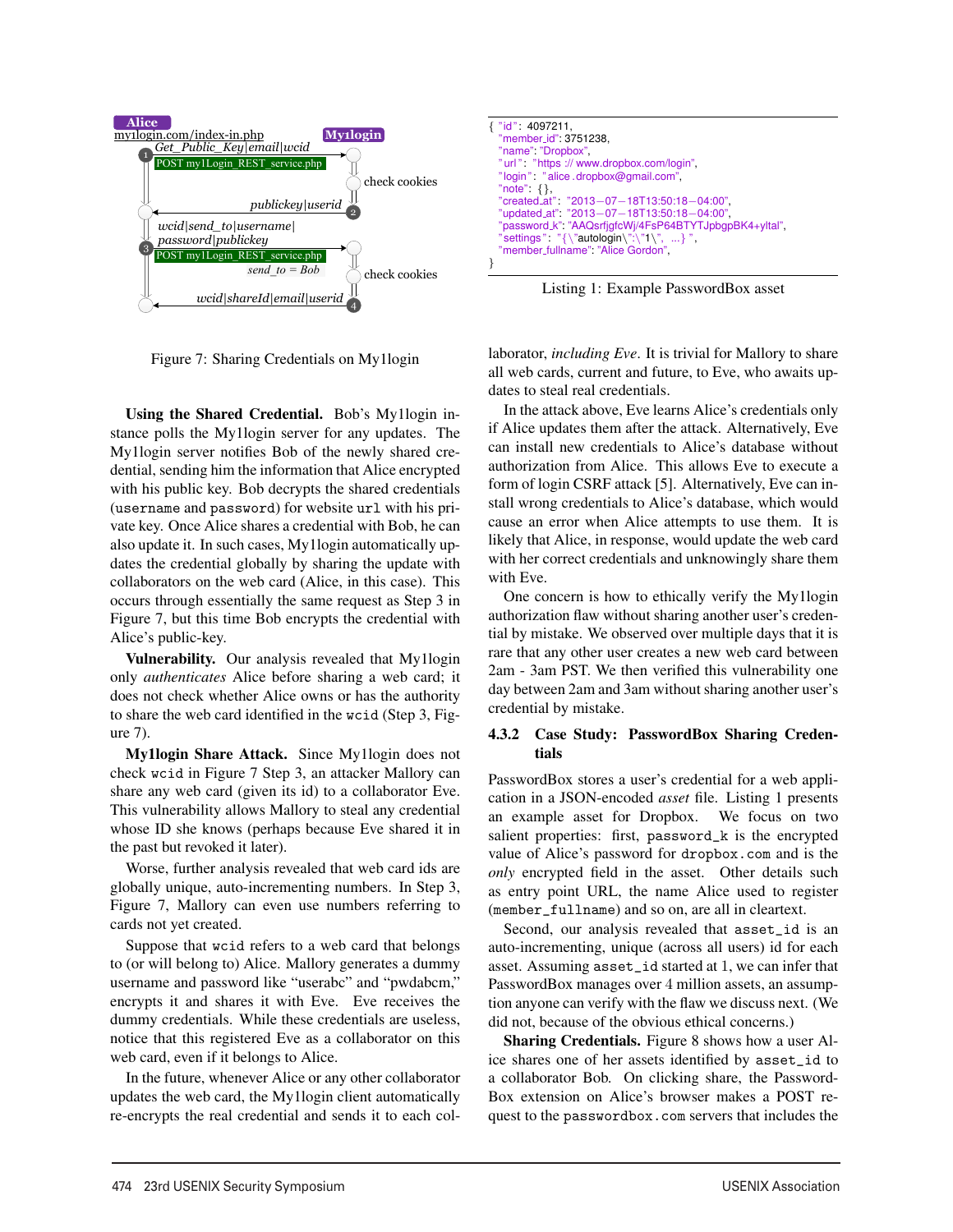

**(b). Accessing a shared asset**

Figure 8: PasswordBox: Sharing an asset. The underlined passwordbox.com on the left indicates that the code making the request runs in the passwordbox.com origin.

contact\_id, the contact to share credentials with (in this case, Bob's id); and asset\_id, the id of the credential to share (as in Listing 1). In the future, whenever Bob downloads the list of assets accessible to him, PasswordBox includes Alice's shared credential.

Vulnerability. The absence of a CSRF token suggested the possibility of a CSRF flaw in the protocol. Fortunately (or, unfortunately), we found that Password-Box implemented a strong defense against CSRF attacks: it checks the Referer header as well as includes a special X-CSRF-Token in the headers of the HTTP request. Instead, we found a far more serious logic bug in the sharing assets functionality. In its sharing logic, PasswordBox never checks whether Alice owns the asset\_id she is sharing. This allows Mallory to share assets she does not own with Eve, similar to the My1login attack (Section 4.3.1).

PasswordBox Share Attack. Similar to the "shareand-update" attack on My1login, Mallory and Eve run through the protocol in Figure 8. Mallory can share any asset to Eve by simply setting asset\_id. Since asset\_id is an auto increment number, Mallory can iterate through all possible asset\_id and share all existing 4 million assets with Eve. Listing 2 is the JavaScript snippet that Mallory used to share an arbitrary asset to Eve, whose contact\_id is assumed to be 123.

As we noted above, PasswordBox only encrypts the password field in an asset; disclosure of every user's full name, usernames, web application URLs, and creation times is a severe privacy breach.

11



Listing 2: JavaScript snippet to share a asset with Eve

## 4.4 User Interface Vulnerabilities

Earlier, discussing bookmarklet vulnerabilities (Section 4.1), we focused on the behavior of a password manager when the user is already authenticated to the password manager. If the user is not authenticated to the password manager, then the user needs to log in to her master account. This provides a potential avenue for phishing vulnerabilities and the password manager should not train bookmarklet users towards insecure practices. The ideal secure option in such a scenario is asking the user open a new tab (manually) and logging in to the password manager.

We find that only the My1login bookmarklet defaults to this secure behavior. Clicking on the My1login bookmarklet, when not logged in, results in a message asking the user to open a new window and log in. We found that both RoboForm and LastPass bookmarklets were vulnerable to phishing attacks. Below, we discuss the Robo-Form vulnerability and present the LastPass vulnerability in our technical report [27]. We also have recorded video demonstrations of these attacks online [4].

Case Study: RoboForm. Recall that when Alice clicks her RoboForm bookmarklet, the bookmarklet creates an iframe in the current web application. If Alice has not logged in to RoboForm, the iframe request redirects to the RoboForm login page, displaying a login form in the iframe. This design is insecure: it trains Alice to fill in her RoboForm password even when the URL bar (belonging to the surrounding web application) does not point to roboform.com. An attacker can trivially block the RoboForm iframe load and spoof an authentication dialog that steals Alice's RoboForm credentials. A secure design would ask Alice to open a new tab to Robo-Form and log in.

One concern with successfully carrying out this attack is detecting whether Alice is already logged in to Robo-Form. We found that the height of the RoboForm iframe (the dialog) is greater than 200px if and only if Alice is already logged-in. Using this side-channel, the attacker can modify the spoofed iframe to make the attack convincing.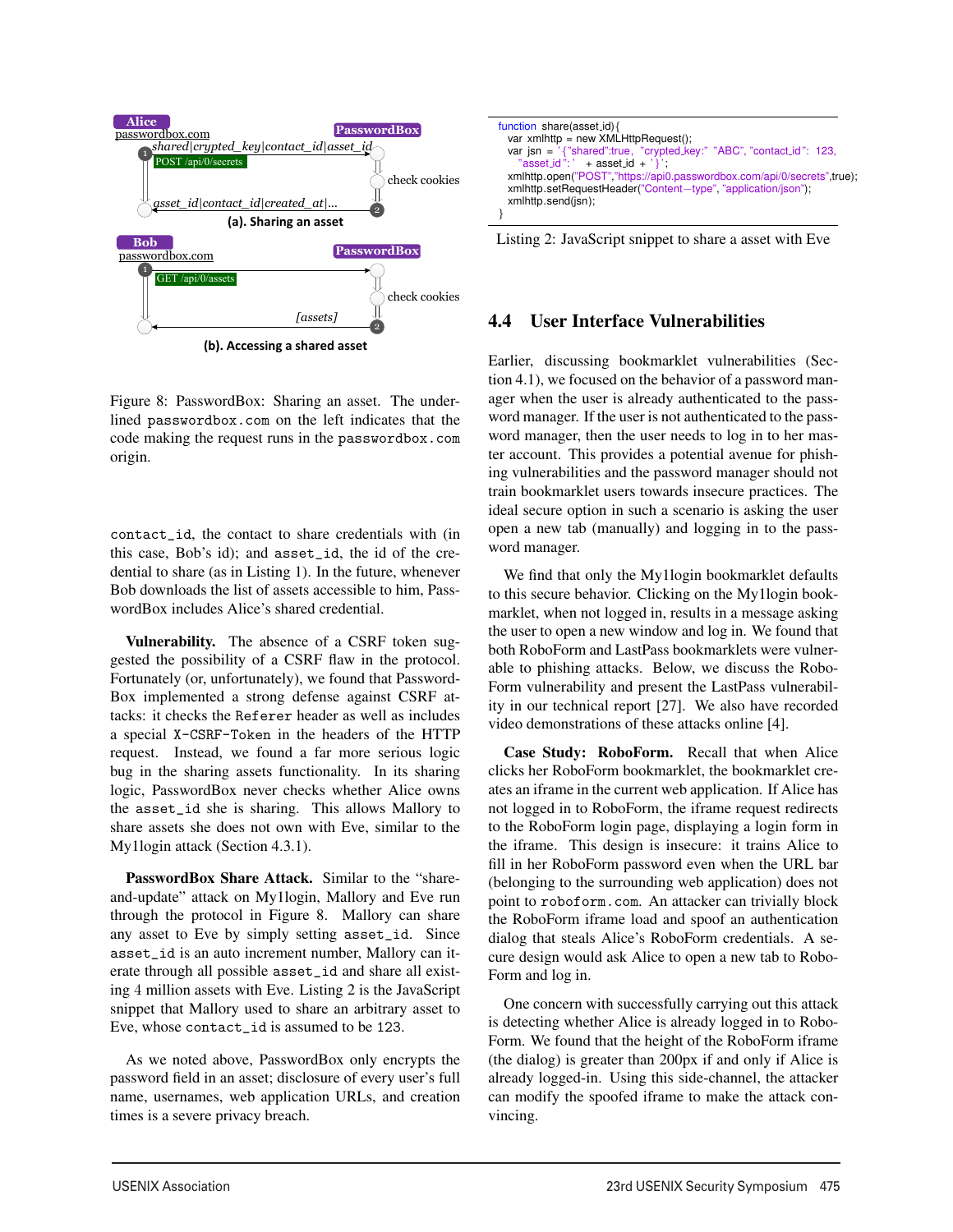#### 5 Lessons and Mitigations

We now attempt to distill the lessons learnt from our study and provide guidance to password managers on closing the vulnerabilities we found and mitigating future ones. Our focus here is on concrete guidance and defense-in-depth. We identify improvements in architectures and protocols to mitigate vulnerabilities as well as the use of browser mitigations like CSP. We also identify anti-patterns that developers of password managers should avoid. Security reviewers and users can also rely on the patterns and (absence of) the mitigations we discuss as indicators of the security of a password manager.

### 5.1 Bookmarklet Vulnerabilities

All the bookmarklets we studied were vulnerable. The root cause of these vulnerabilities is that the bookmarklet code executes in the untrusted context of the webpage. The web browser guarantees a secure, isolated execution environment for iframes and we advocate an iframebased architecture for securing password manager bookmarklets. Modern features such as credential encryption, which requires secure client-side code execution, makes the use of defenses proposed in previous work impractical [1].

Recommendation. We recommend passwordmanagers rely on a design similar to proposed by Bhargavan et al. [8]. When the user clicks the bookmarklet, the bookmarklet code loads the password manager code in an iframe, running in the password manager's origin. The browser's same-origin policy isolates code executing in the iframe from the web application page and guarantees integrity of DOM APIs.

The password manager's iframe uses postMessage for communicating with the application page and maintains a simple invariant: a message carrying a credential for dropbox.com has a target origin of https:// www.dropbox.com. The browser guarantees that only the Dropbox page receives the message. The only secret in the bookmarklet code is an HMAC function (protected by DJS [8]) that the password manager iframe can use to provide *click authentication* (i.e., the user actually clicked the bookmarklet). Unfortunately, the presence of the secret in the bookmarklet allows linkability attacks.

For unlinkability, we recommend password managers do not rely on such a secret and HMAC function. Disabling this secret loses the "click authentication" property. Since password manager browser extensions typically include "auto fill" functionality, we believe the loss of click authentication is acceptable. If needed, the code in the password manager iframe could draw a dialog to ask for user confirmation before sharing credentials with the website. Such a design is vulnerable to clickjacking and we also recommend the use of upcoming mitigations for UI security [39].

Instead, password managers could rely on asking the user for permission to share credentials in the iframe created.

The core issue behind bookmarklet vulnerabilities is the absence of secure (or "isolated") DOM APIs for bookmarklets. An alternative possibility is for browser vendors to provide bookmarklets with secure access to these DOM APIs, similar to the access granted to Chrome/Firefox extensions.

#### 5.2 Web Vulnerabilities

We found a number of "classic" web application vulnerabilities in password managers. Based on the critical and sensitive nature of data handled by password managers, we recommend defense-in-depth features such as CSP and identify anti-patterns that developers should beware of.

XSS. XSS is a well-studied problem and we will not recapitulate all the defenses for the same here. We recommend that web applications, in addition to validating input and sanitizing outputs, should also turn on Content Security Policy to provide a second layer of defense against XSS. The absence of a strong CSP policy in a password manager should raise red flags for users and reviewers. In the applications we studied, only Last-Pass shipped with a Content-Security-Policy header, albeit with an unsafe policy that allows eval and inline scripts.

CSRF. The prevalence of CSRF vulnerabilities in password managers surprised us. We recommend password managers should include CSRF protection (via tokens) for *all* their pages and forms. For defense in depth, these applications should also check the Referer and Origin headers for all requests. While not a reliable defense, these headers provide a useful secondary layer of defense.

One concern with CSRF tokens is the need to create and maintain state at the server-side. This could be cumbersome for password managers that provide an interface through a browser extension: it is infeasible to request a new token before rendering every form. Instead, these applications can rely on special headers (e.g., X-CSRF-Token) for CSRF defense. The web security model disallows evil.com from setting headers for a cross-origin request.<sup>2</sup>

Secrets in JavaScript files. An anti-pattern we noticed was the presence of secret values—based off of tokens in the request URI or cookies in the request in script files. Unfortunately, the web platform does not provide strong isolation guarantees for scripts: any (untrusted) origin can include scripts from the password manager's website. We recommend password managers

12

<sup>2</sup>Unless explicitly whitelisted by the receiving server via Access-Control-\* headers.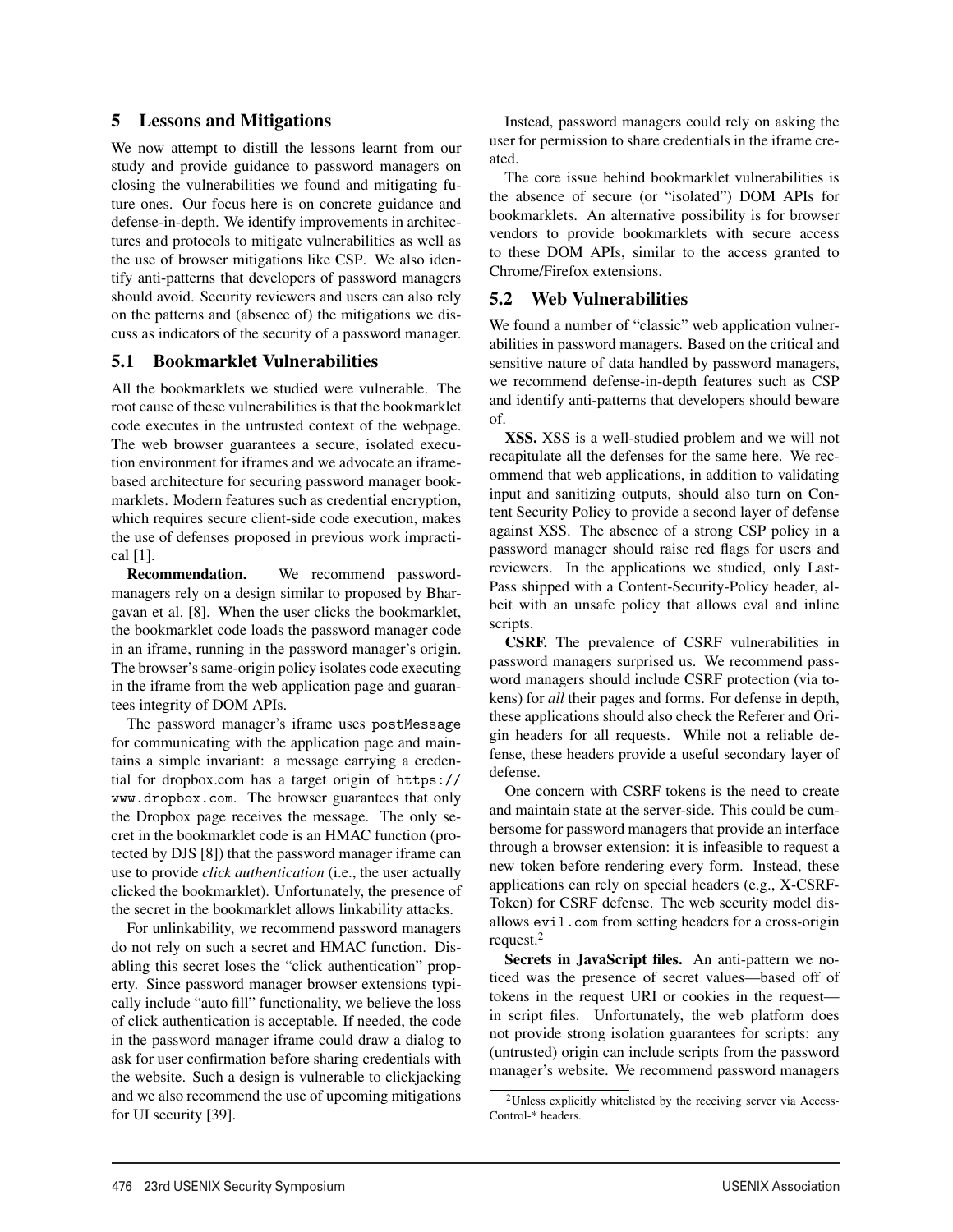serve *all* secret values in HTML or separate JSON files. This requirement is easy to check: the scripts used by the password managers should be the same across all users of the password manager. Serving user-specific JavaScript files based on tokens in the URI is a clear anti-pattern. An alternative is Defensive JavaScript [8], which provides a principled defense to ensure secrecy of values in JavaScript code.

## 5.3 Authorization Vulnerabilities

The web application vulnerabilities discussed above stemmed from quirks of the web platform (e.g., ambient authentication with cookies). Worryingly, we found a number of *logic* flaws in password managers classified under two broad categories. The first category, insufficient authorization, creates vulnerabilities exacerbated by the second category, predictable identifiers. We identify an anti-pattern, predictable identifiers, and the core security vulnerability, insufficient authorization, below and discuss mitigations.

Insufficient Authorization. Confusing authentication with authorization is a classic security vulnerability. Out of the three password managers that support collaboration, we found insufficient authorization vulnerabilities in two of them. Unfortunately, these are logic flaws, and a simple mitigation is difficult. One possibility is for password managers to use a simpler sharing model. For example, let each credential have only one owner only the credential's owner can change it or its collaborator list. A simple model eases authorization checks and could make insufficient authorization stand out.

Predictable Identifier. Both our attacks on logic vulnerabilities rely on predictable identifiers (e.g., consecutive integers). We recommend password managers switch to cryptographically secure random numbers for identifiers—this adds defense in depth, even if the server is careful to check authorization. The use of predictable identifiers should be rare and any use should be a cause for a security review. As we discussed earlier, the nature of the data handled by password managers warrants such a default-secure posture.

## 5.4 User Interface Vulnerabilities

Our proposed solution of relying on iframes and storing tokens in localStorage/cookies works seamlessly only if the user is already logged in. If this is not true, the iframe needs to ask the user to log in. As our attacks demonstrated, the only secure way to do this is asking the user to manually open a new tab and login. My1login is the only password manager relying on this design and we recommend other password managers adopt a similar design. Cautious users can protect themselves against such an attack by always logging in using a new tab instead of trusting a popup or iframe.

13

### 6 Related Work

A number of researchers have investigated security of web-based password managers. Bhargavan et al. did a study on five password managers, along with a number of other web services that provide encrypted storage of data in the cloud, and presented a number of web attacks that could violate the intended security of the products [7]. This work inspired a redesign of the LastPass bookmarklet to decrypt a user's credentials inside LastPass's iframe, making it harder for an attacker to steal the master key. Adida et al. provide a comprehensive overview of a number of attacks on password manager bookmarklets; we reuse some of the ideas but find that, with modern password managers relying on encrypted credentials, a new defense based on iframes is needed [1]. Belenko et al. studied the cryptographic properties of password managers for mobile devices and their vulnerability to brute force attacks [6].

In concurrent work, Blanchou and Youn [9] as well as Silver et al. [35] found a number of serious flaws in the auto-fill functionality in password managers. In contrast, we analyze a broader range of functionality but focus on third-party web-based password managers only.

Bonneau et al. [10] presented a framework for evaluating alternatives to passwords in terms of usability, deployability, and security. This framework highlights advantages of an idealized password manager, but our work demonstrates that, in practice, password managers have flaws in their implementations that critically undermine their security. Similarly, recent work found implementation flaws in other password alternatives such as SSOs [40, 38].

The common web attack vectors we considered, such as CSRF and XSS, have seen a lot of work in the past decade. For attacks and defenses, we defer to prior literature for comprehensive surveys on CSRF [43], XSS [18], and server-side defenses for both [26]. Recent work also focused on logic flaws and insufficient authorization in web applications [17, 37, 36].

The security of mutually distrusting JavaScript running in the same origin (an important consideration in bookmarklet code) has not been a concern in the design of the web platform. Bhargavan et al. identified a number of flaws in bookmarklets and proposed a new subset of JavaScript called Defensive JavaScript to mitigate them, which we discussed in depth in Section 5.1. Defensive JavaScript [8] is the only work we are aware of that aims to protect a JavaScript gadget from the host webpage. A large body of work exists for the converse goal of protecting a host webpage from third party JavaScript code (such as code that draws a gadget) [22, 3, 13, 28]; a survey compares these approaches [15].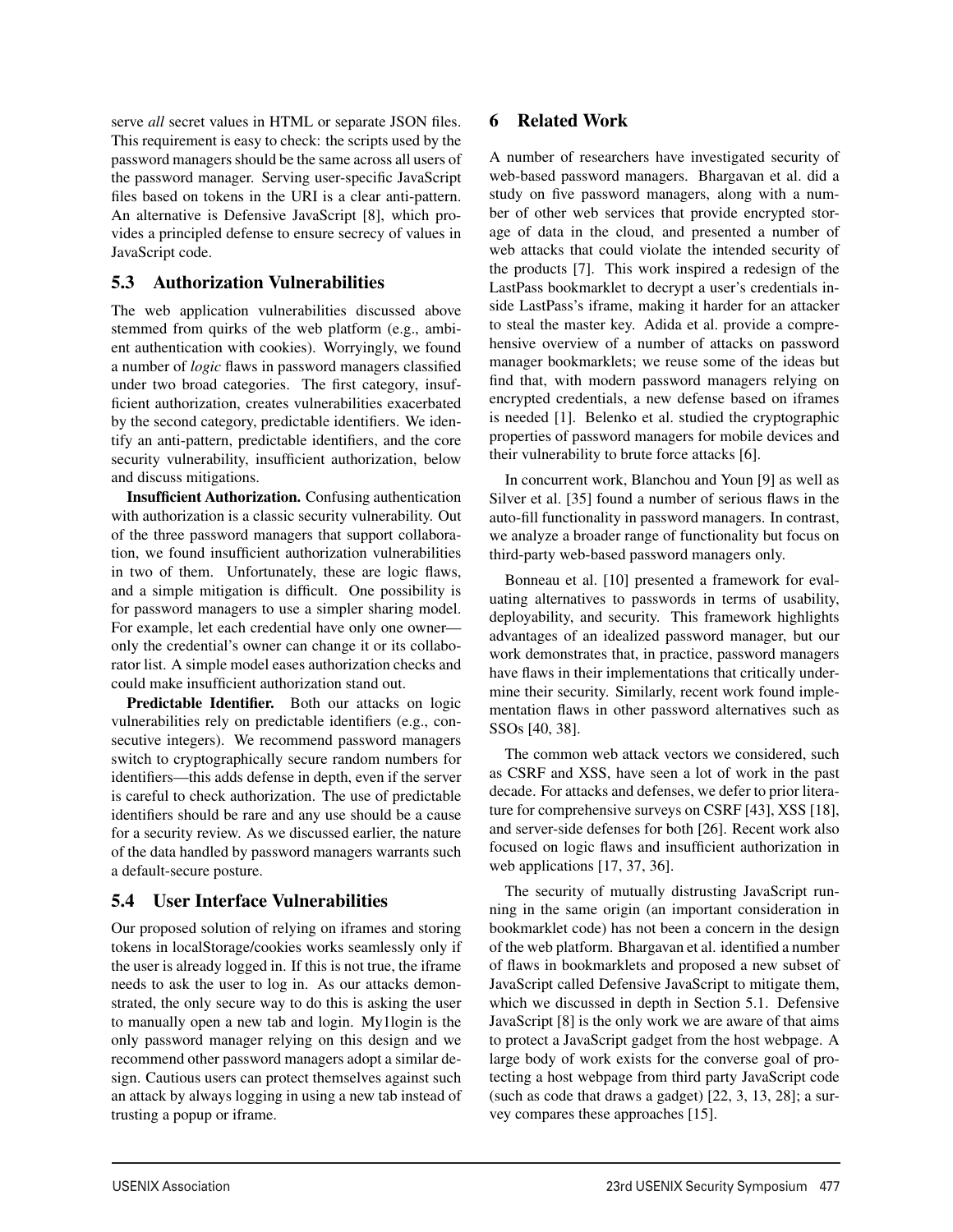#### 7 Conclusions

We presented a systematic security analysis of five webbased password managers. We found critical vulnerabilities in all the password managers and in four password managers, an attacker could steal arbitrary credentials from a user's account. Our work is a wake-up call for developers of web-based password managers. The wide spectrum of discovered vulnerabilities, however, makes a single solution unlikely. Instead, we believe developing a secure web-based password manager entails a systematic, defense-in-depth approach. To help such an effort, we provided guidance and mitigations based on our analysis. Since our analysis was manual, it is possible that other vulnerabilities lie undiscovered. Future work includes creating tools to automatically identify such vulnerabilities and developing a principled, secureby-construction password manager.

#### Acknowledgements

We thank the anonymous reviews for their valuable feedback. We also thank Karthikeyan Bhargavan, David Wagner, Weichao Wang, Paul Youn, Chris Grier, Kurt Thomas, Matthew Finifter, Joel Weinberger, Chris Thompson, Suman Jana, and Nicholas Carlini for their valuable feedback and comments. This research was supported by Intel through the ISTC for Secure Computing; by the Air Force Office of Scientific Research (AFOSR) under MURI award FA9550-09-1-0539; by the Office of Naval Research (ONR) under MURI Grant N000140911081; and by the National Science Foundation (NSF) under grants 0831501CT-L and CCF-0424422. Any opinions, findings, and conclusions or recommendations expressed in this material are those of the author(s) and do not necessarily reflect the views of the NSF, the AFOSR, the ONR, or Intel.

#### References

- [1] B. Adida, A. Barth, and C. Jackson. Rootkits for javascript environments. In *Proc. of WOOT 2009*, 2009.
- [2] D. Akhawe, A. Barth, P. E. Lam, J. Mitchell, and D. Song. Towards a formal foundation of web security. In *Proceedings of the 23rd IEEE Computer Security Foundations Symposium*, 2010.
- [3] D. Akhawe, P. Saxena, and D. Song. Privilege separation in html5 applications. In *Proc. the 21st USENIX Security symposium*, 2012.
- [4] Ui attacks demos, 2013. https://sites.google.com/site/ webpwdmgr/.
- [5] A. Barth, C. Jackson, and J. C. Mitchell. Robust defenses for cross-site request forgery. In *Proc. of ACM Conference on Computer and Communications Security*, 2008.
- [6] A. Belenko and D. Sklyarov. "secure password managers" and "military-grade encryption" on smartphones: Oh, really?, 2012.
- [7] K. Bhargavan and A. Delignat-Lavaud. Web-based attacks on host-proof encrypted storage. In *Proc. of WOOT*, 2012.
- [8] K. Bhargavan, A. Delignat-Lavaud, and S. Maffeis. Languagebased defenses against untrusted browser origins. In *USENIX Security Symp.*, 2013.
- [9] M. Blanchou and P. Youn. Password managers: Exposing passwords everywhere, Nov 2013. https://www.isecpartners. com/media/106983/password\_managers\_nov13.pdf.
- [10] J. Bonneau, C. Herley, P. C. v. Oorschot, and F. Stajano. The quest to replace passwords: A framework for comparative evaluation of web authentication schemes. In *Proc. of IEEE Symp. on Security and Privacy*, 2012.
- [11] CNET. Editor's rating of password managers. http: //download.cnet.com/windows/password-managers/ ?&sort=editorsRating+asc.
- [12] O. Connelly. *WordPress 3 Ultimate Security*. Packt Publishing Ltd, 2011.
- [13] D. Crockford. Adsafe. *adsafe.org*, 2011.
- [14] Content security policy: W3c editor's draft, 2013. https://dvcs.w3.org/hg/content-security-policy/ raw-file/tip/csp-specification.dev.html.
- [15] P. De Ryck, M. Decat, L. Desmet, F. Piessens, and W. Joosen. Security of web mashups: a survey, 2011.
- [16] P. Eckersley. How unique is your web browser? In *Privacy Enhancing Technologies*, pages 1–18. Springer, 2010.
- [17] V. Felmetsger, L. Cavedon, C. Kruegel, and G. Vigna. Toward automated detection of logic vulnerabilities in web applications. In *USENIX Security Symposium*, 2010.
- [18] S. Fogie, J. Grossman, R. Hansen, A. Rager, and P. D. Petkov. *XSS Attacks: Cross Site Scripting Exploits and Defense*. Syngress, 2011.
- [19] E. Grosse and M. Upadhyay. Authentication at scale. *Security Privacy, IEEE*, 11(1):15–22, Jan 2013.
- [20] C. Herley. So long, and no thanks for the externalities: the rational rejection of security advice by users. In *Proc. of NSPW*, 2009.
- [21] A. Huth, M. Orlando, and L. Pesante. Password security, protection, and management. *United States Computer Emergency Readiness Team*, 2012.
- [22] G. Inc. Google caja—google developers. https:// developers.google.com/caja/.
- [23] B. Kaliski. PKCS #5: Password-Based Cryptography Specification Version 2.0. RFC 2898 (Informational).
- [24] Lastpass. https://lastpass.com.
- [25] LastPass. Lastpass one million user giveaway. http://blog.lastpass.com/2011/01/ lastpass-one-million-user-giveaway.html.
- [26] X. Li and Y. Xue. A survey on server-side approaches to securing web applications. *ACM Computing Surveys*, 46(4), 2014.
- [27] Z. Li, W. He, D. Akhawe, and D. Song. The emperor?s new password manager: Security analysis of web-based password managers. Technical Report UCB/EECS-2014-138, EECS Department, University of California, Berkeley, Jul 2014.
- [28] S. Maffeis, J. Mitchell, and A. Taly. Object capabilities and isolation of untrusted web applications. In *Security and Privacy (SP), 2010 IEEE Symposium on*, pages 125–140, 2010.
- [29] P. Magazine". Editor's rating of password managers. http:// www.pcmag.com/products/28042?sort=er+desc.
- [30] Needmypassword. http://www.needmypassword.com.
- [31] Passwordbox. https://www.passwordbox.com.

14

- [32] D. Pogue. Remember all those passwords? no need. http: //nyti.ms/10ZhXgq, 2013.
- [33] Roboform everywhere. http://www.roboform.com/ everywhere.